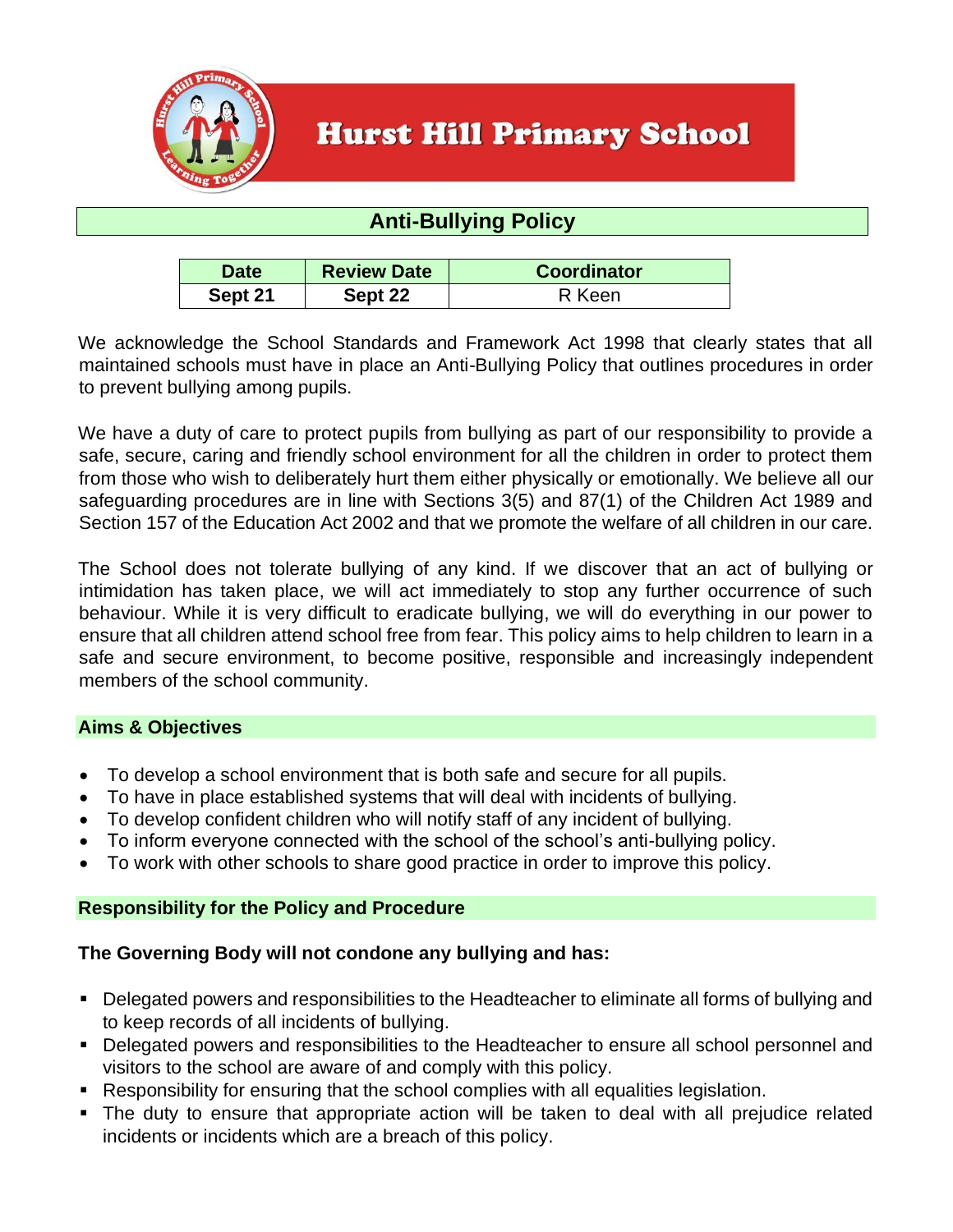

▪

# **Hurst Hill Primary School**

- Responsibility for ensuring funding is in place to support this policy.
- Responsibility for ensuring this policy and all policies are maintained and updated regularly.
- Responsibility for ensuring all policies are made available to parents.
- The responsibility of involving the School Council in the development, approval, implementation and review of this policy.
- Responsibility for the effective implementation, monitoring and evaluation of this policy

Under Section 157 of the Education and Inspections Act 2006, the Headteacher has a duty to encourage good behaviour, the respect for others and to prevent all forms of bullying among pupils.

#### **Therefore, the Headteacher will:**

- **•** Implement this policy.
- Ensure that all school personnel are aware of the policy.
- Work to create a safe, secure, caring and friendly school environment for all the children.
- Ensure that all pupils understand that bullying is wrong through PSHE, school assemblies and workshops.
- Ensure that all parents are aware of this policy and that we do not tolerate bullying.
- Respond and deal with all incidents of bullying.
- Keep records of all incidents of bullying.
- Work closely with the RSE co-ordinator.
- Provide leadership and vision in respect of equality.
- Provide guidance, support and training to all staff.
- Monitor the effectiveness of this policy.
- Lead the development of this policy throughout the school.
- Provide guidance and support to all school personnel to understand the signs or behaviour of someone being bullied.
- Work with children to determine those parts of the school where they do not feel safe.
- Keep up to date with new developments and resources.

### **School personnel will:**

- Comply with this policy.
- Be aware of the signs of bullying in order to prevent bullying taking place.
- Take all forms of bullying seriously.
- Encourage pupils to report any incidents of bullying to any member of the school personnel.
- Report all incidents of bullying.
- In incidents of serious bullying and intimidation the Head Teacher will be informed immediately and the incident will be dealt with by the Head Teacher.
- Speak to all parties involved.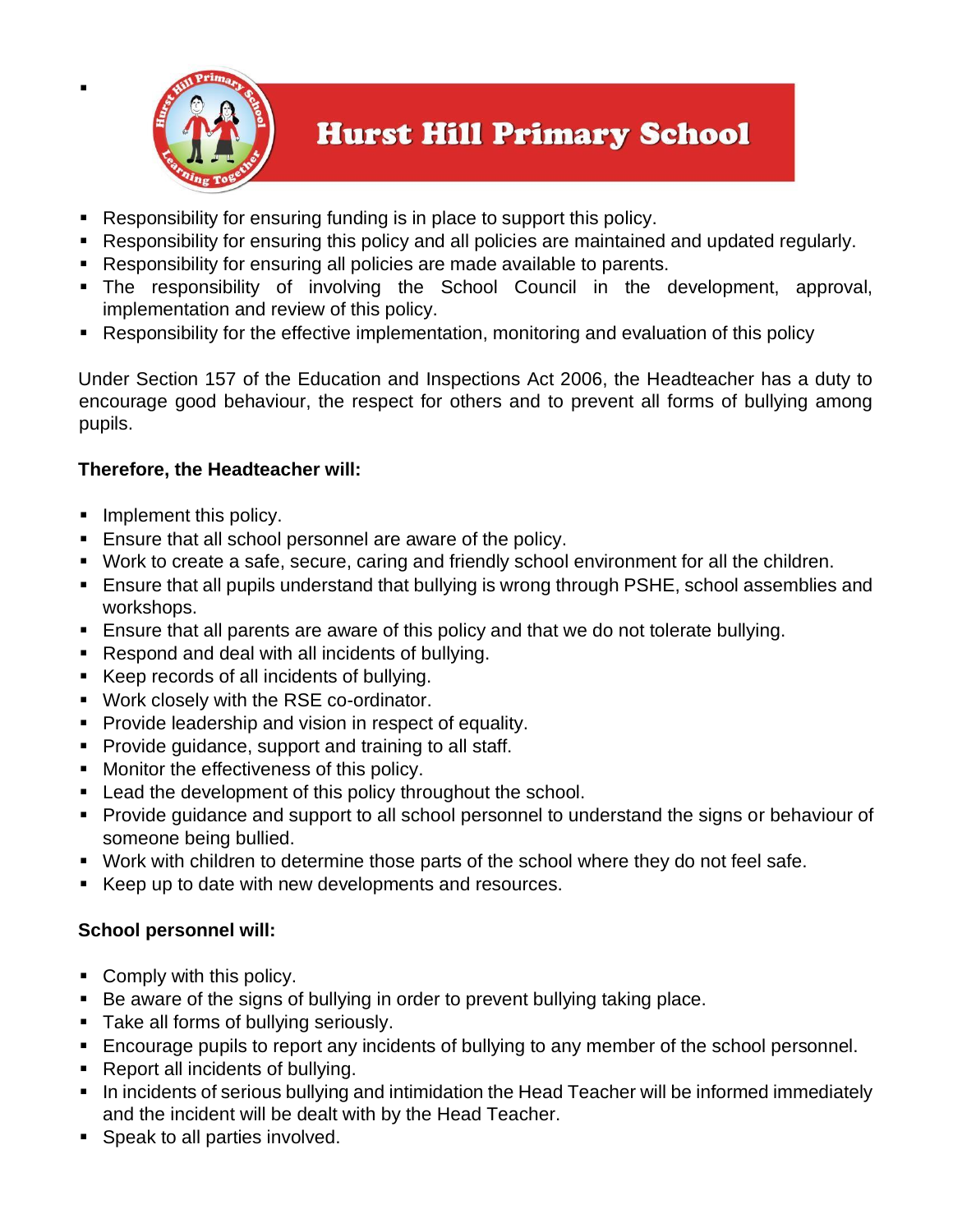

# **Hurst Hill Primary School**

- Raise awareness of the wrongs of bullying through RSE.
- Use preventative strategies such as circle time and buddy systems.
- Report and deal with all incidents of discrimination.
- Attend appropriate training sessions on equality.
- Report any concerns they have on any aspect of the school community.
- Respond calmly and confidently to bullying incidents.
- Reassure pupils and parents that the school will protect and support all parties whilst the issues are resolved.
- Provide long term and positive strategies where they are needed to resolve issues.

### **Pupils must:**

▪

- Be aware of and comply with this policy.
- Report if they are being bullied.
- Report if they see someone being bullied.
- Discuss ways of preventing bullying through the school council.
- **EXECT:** Listen carefully to all instructions given by the teacher.
- Ask for further help if they do not understand.
- **Treat others, their work and equipment with respect.**
- **Talk to others without shouting and use language which is neither abusive nor offensive.**
- Take part in questionnaires and surveys when required.

### **The Anti- Bullying Ambassadors:**

- Produce a child friendly policy.
- **EXECT** Discuss improvements to this policy during the school year.
- Be present daily on the playground.
- Meet weekly with RSE co-ordinator to discuss any issues in school.

### **Parents must:**

- Be aware of and support this policy.
- Report to the school any concerns they have of their child being bullied.
- Be assured that the school will deal with all incidents of bullying.
- Be assured that they will be informed of incidents and will be involved in discussions.

### **School personnel will:**

Recognise types of bullying such as cyberbullying, bullying, bullying of children with special educational needs, homophobic bullying and bullying around race, religion and culture.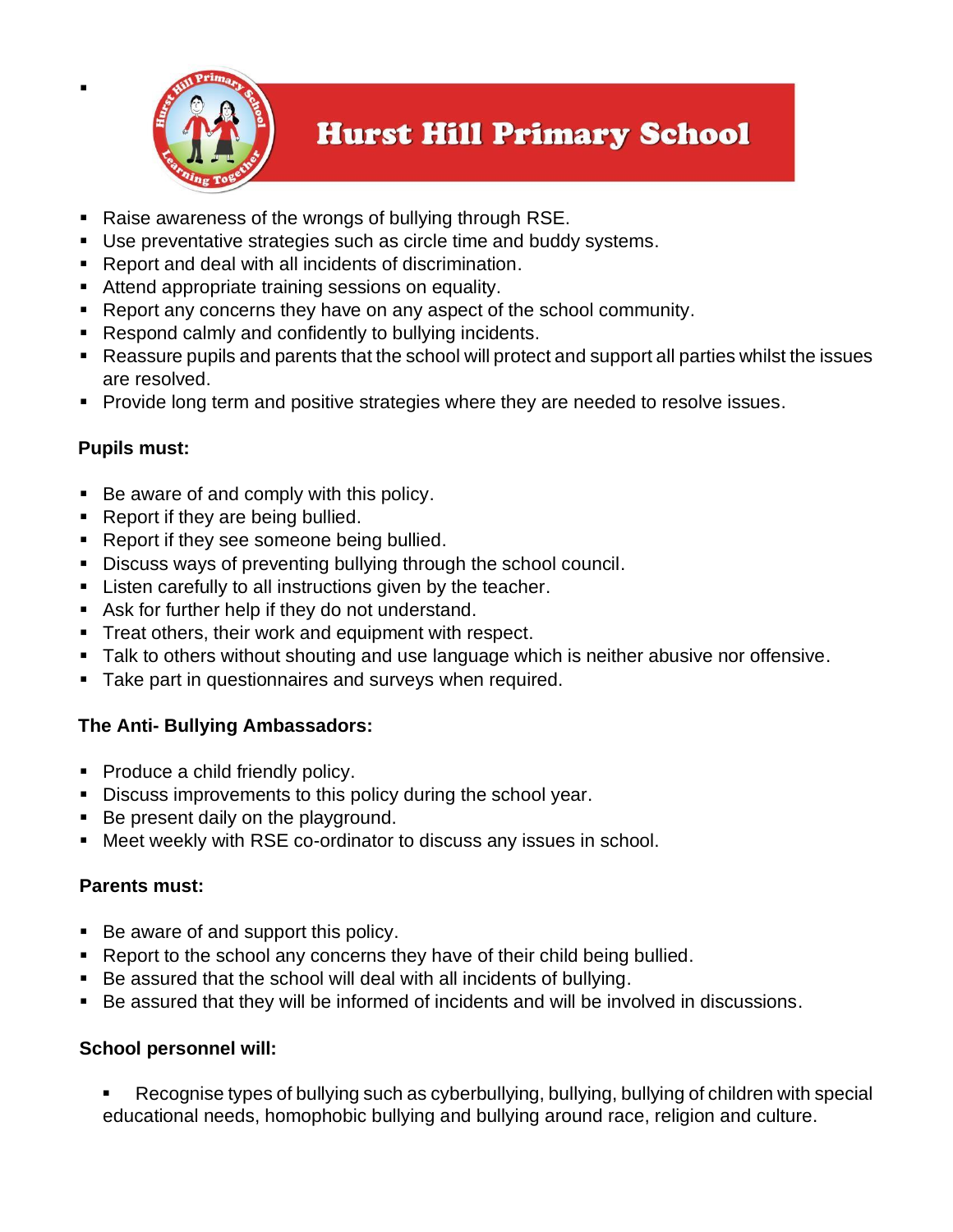

- Know anti-bullying strategies and how to deal with a bullying incident.
- Working and co-operating with parents and carers

We ensure all school personnel have equal chances of training, career development and promotion.

### **Sanctions**

▪

Incidents of bullying will result in sanctions being issued. Details can be found in the School Behaviour and Discipline Policy.

Parents will be informed when sanctions are applied.

## **Raising Awareness of this Policy**

We will raise awareness of this policy via:

- The School Handbook/Prospectus.
- The school website.
- The Staff Handbook.
- Meetings with school personnel and parents.
- Communication with home such as newsletters.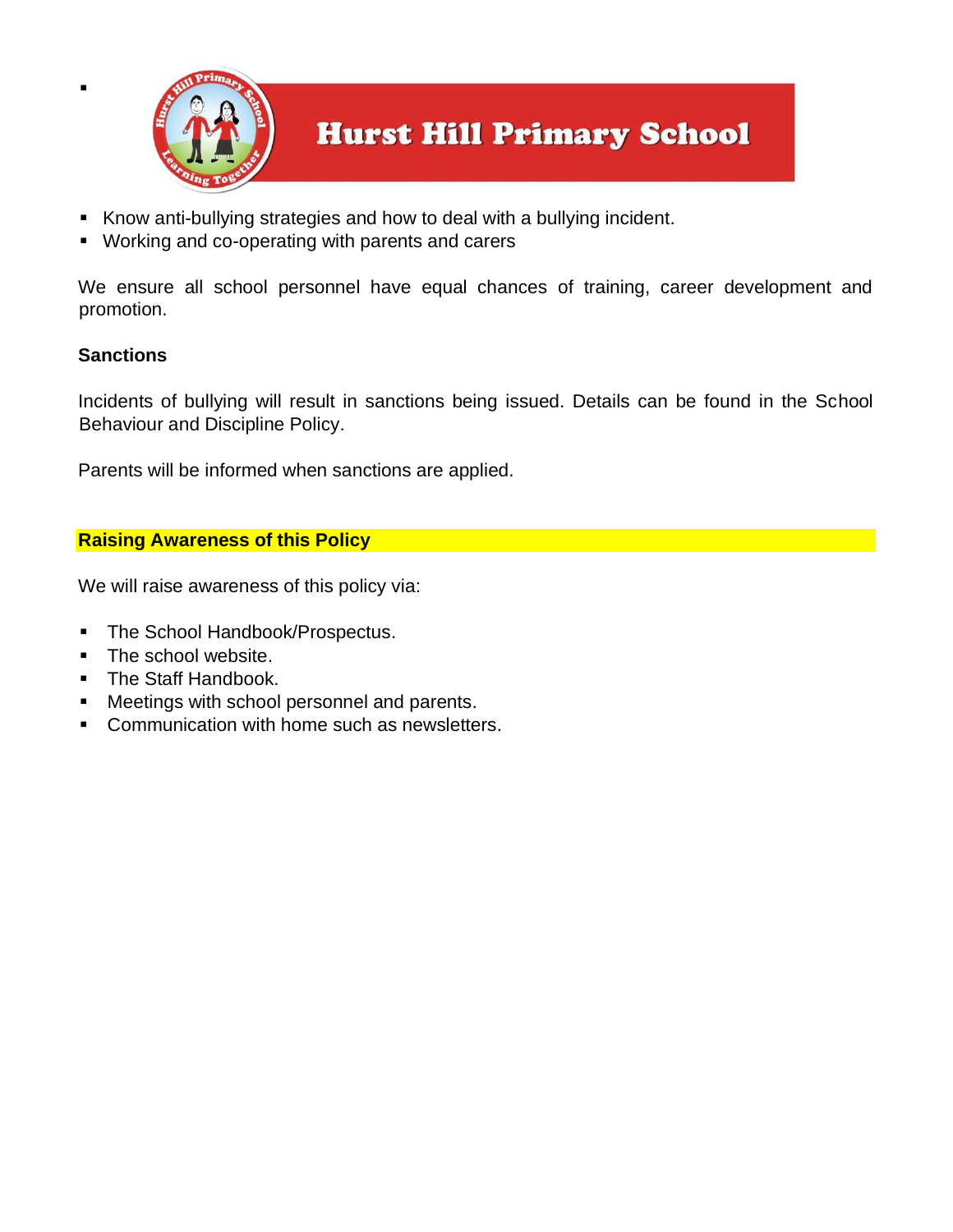

# **Initial Equality Impact Assessment**

**Please complete an initial equality impact assessment once this policy has been customised to suit your purposes.**

| <b>Policy Title</b>         | The aim(s) of this policy        | Existing policy $(\checkmark)$ | New/Proposed Policy $(\checkmark)$ | Updated Policy $(\checkmark)$ |
|-----------------------------|----------------------------------|--------------------------------|------------------------------------|-------------------------------|
| <b>Anti-bullying Policy</b> | To prevent bullying<br>in school |                                |                                    |                               |

| This policy affects or is likely<br>following<br>the<br>affect<br>to<br>the<br>of<br>school<br>members | <b>Pupils</b> | <b>School Personnel</b> | <b>Parents/carers</b> | <b>Governors</b> | <b>School Volunteers</b> | <b>School Visitors</b> | <b>Wider School Community</b> |
|--------------------------------------------------------------------------------------------------------|---------------|-------------------------|-----------------------|------------------|--------------------------|------------------------|-------------------------------|
| community $(\checkmark)$                                                                               | Yes           | Yes                     | Yes                   | Yes              | Yes                      | Yes                    |                               |

| <b>Question</b>                                                                       | <b>Equality Groups</b> |                          |                   |  |                              |           |  |              |                    |  |                                          |           |  |      |           | <b>Conclusion</b> |                              |           |                              |                       |                                                                                      |                                                                    |           |            |           |
|---------------------------------------------------------------------------------------|------------------------|--------------------------|-------------------|--|------------------------------|-----------|--|--------------|--------------------|--|------------------------------------------|-----------|--|------|-----------|-------------------|------------------------------|-----------|------------------------------|-----------------------|--------------------------------------------------------------------------------------|--------------------------------------------------------------------|-----------|------------|-----------|
| Does or could<br>this policy have<br>a negative<br>impact on any of<br>the following? |                        | Age                      | <b>Disability</b> |  |                              | Gender    |  |              | Gender<br>identity |  | Pregnancy or<br>maternity                |           |  | Race |           |                   | <b>Religion or</b><br>belief |           |                              | Sexual<br>orientation |                                                                                      | Undertake a full<br>EIA if the answer<br>is 'yes' or 'not<br>sure' |           |            |           |
|                                                                                       |                        | N.                       | <b>NS</b>         |  | N                            | <b>NS</b> |  | N            | <b>NS</b>          |  | N.                                       | <b>NS</b> |  | N    | <b>NS</b> |                   | $\mathbf N$                  | <b>NS</b> |                              | N <sub>1</sub>        | <b>NS</b>                                                                            | N                                                                  | <b>NS</b> | <b>Yes</b> | <b>No</b> |
|                                                                                       |                        | v                        |                   |  | ✓                            |           |  | $\checkmark$ |                    |  | $\overline{\phantom{a}}$                 |           |  | v    |           |                   | $\checkmark$                 |           |                              | $\checkmark$          |                                                                                      | $\checkmark$                                                       |           |            |           |
| Does or could<br>this policy help<br>promote equality<br>for any of the<br>following? |                        | <b>Disability</b><br>Age |                   |  | Gender<br>Gender<br>identity |           |  |              |                    |  | Race<br><b>Pregnancy or</b><br>maternity |           |  |      |           |                   | <b>Religion or</b><br>belief |           | <b>Sexual</b><br>orientation |                       | Undertake a full<br><b>EIA if the answer</b><br>is 'no' or 'not<br>sure <sup>'</sup> |                                                                    |           |            |           |